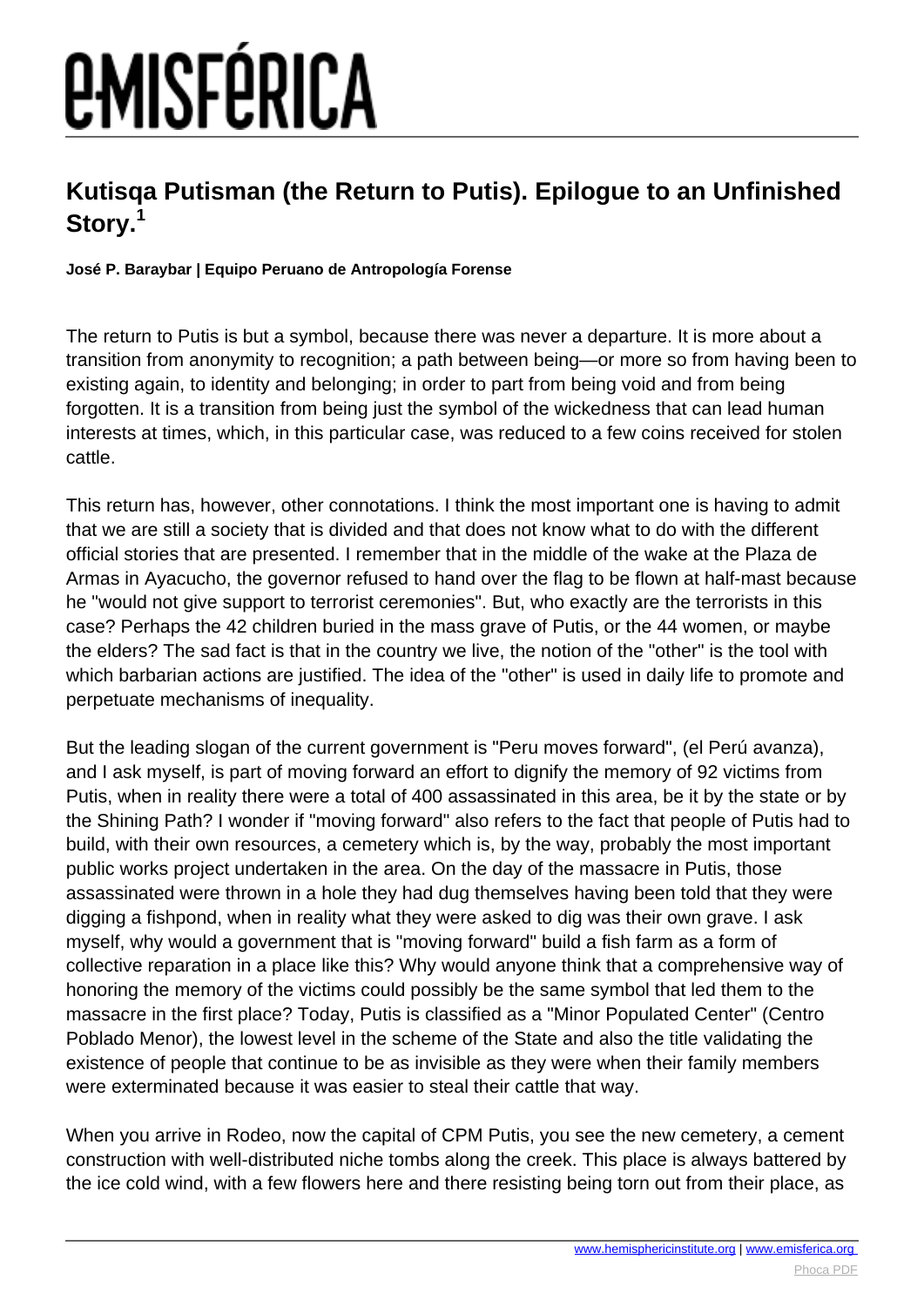## *<u>EMISFÉRICA</u>*

living witnesses of the desolation. People carry on with their regular life, their cattle, their misery, on the hills, in their scrawny farms. Death still reigns in Putis even if some of the victims rest in peace now; justice has not yet arrived. What happened here was a perfect crime, commanding officers, under the protection of the Ministry of Defense, have more rights than the rest of us, and can hide behind absurd answers and excuses, behind war names and files that supposedly do not exist.

We have to ask ourselves what exactly do we understand as the basis for progress? How can the horrible damage be repaired? Monuments, cemeteries, and fish farms will not help people migrate closer to citizenship, to being a part of the collective national identity and not just that repugnant and preferably forgotten "other"; so as not to be as Arguedas would say, "like a big bull that is impertinent because its throat is being slit open" ("como un toro grande al que se degüella, que por eso es impertinente" $^2$ .

It is crucial not to lose our capacity to feel indignity, but it is yet more important to know that our ability to theorize about the different ways in which reparations can be done is, sometimes, far too optimistic and can even promote that same "otherness" we are trying to combat. The process needs to start with a search, identification, restitution, and as the last step, reparations. The family of a person who has disappeared will never be able to recover the person they loved, nor can they erase the horribly damaging absence, the moments of hunger or cold or guilt, but they might be able to attain a significant and well-deserved inclusion into society. Traditional forms of reparations are insufficient. A reparation committee will not return the body to the families; it will not repair the lack of information that makes a crime permanent.

My favorite photograph is that of the endless procession of people and coffins on their way to the cemetery, on the "rural penetration road" ("camino rural de penetracion"). That procession is the true return to Putis, and, in a way, it also represents the endless path of those who search for their loved ones. These are disjointed paths, deprived of answers, of coffins, under the incandescent sun and the skin cracking cold; an endless road where people hope to reach someplace, as invisible as that place may be.

**José P. Baraybar** is Executive Director of the Peruvian Forensic Anthropology Team (EPAF). Baraybar was the former head of the United Nations Missions in Kosovo (UNMIK) Forensics and Missing Persons Office and has undertaken forensic work in Rwanda, Bosnia, and Kosovo among other places. He received the Center of Justice and Accountability's 2011 Judith Lee Stronach Award for Human Rights.

**Notes**